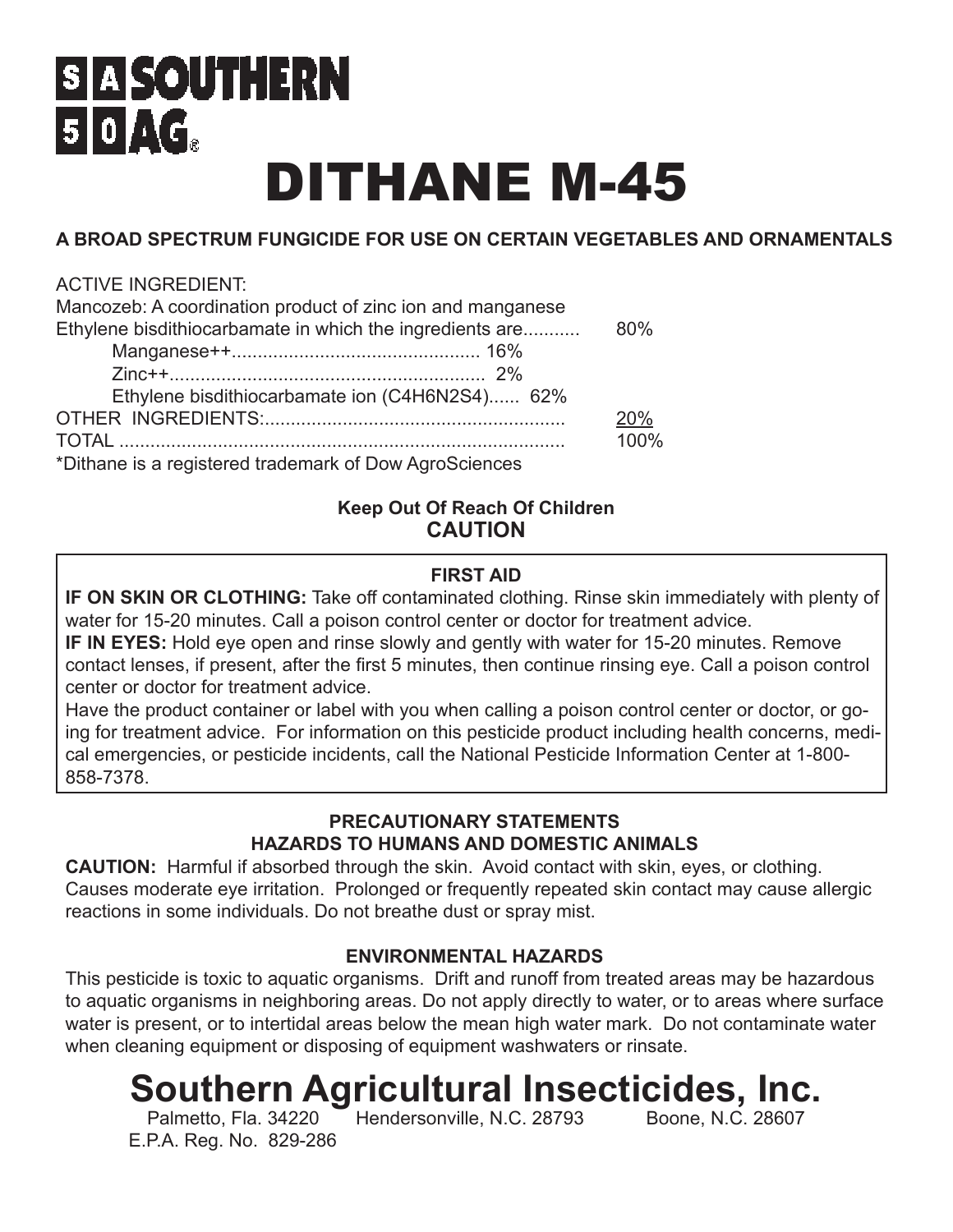## **Personal Protective Equipment**

Some materials that are chemical-resistant to this product are listed below. If you want more options, follow the instructions for category A on an EPA chemical-resistance category selection chart. Mixers, loaders, applicators and other handlers must wear: \*long-sleeved shirt, \*long pants, \*shoes and socks, \*chemical-resistant gloves made of any waterproof material

In addition, all handlers must wear: A NIOSH approved respirator with a dust/mist filter with MSHA/ NIOSH approval number prefix TC-21C or any N,R,P or HE filter.

Follow manufacturer's instructions for cleaning/maintaining PPE. If no such instructions for washables exist, use detergent and hot water. Keep and wash PPE separately from other laundry. Discard clothing and other absorbent materials that have been drenched or heavily contaminated with this product's concentrate. Do not reuse them.

## **User Safety Recommendations**

Users should: \* Wash hands before eating, drinking, chewing gum, using tobacco or using the toilet. \* Remove clothing/PPE immediately if pesticide gets inside, then wash thoroughly and put on clean clothing. \* Remove PPE immediately after handling this product. Wash the outside of gloves before removing. As soon as possible, wash thoroughly and change into clean clothing.

# **DIRECTIONS FOR USE**

It is a violation of Federal Law to use this product in a manner inconsistent with its labeling. Do not apply this product in a way that will contact workers or other persons, either directly or through drift. Only protected handlers may be in the area during application. For any requirements specific to your state or tribe, consult the agency responsible for pesticide regulation.

# **Agricultural Use Requirements**

Use this product only in accordance with its labeling and with the Worker Protection Standard, 40 CFR Part 170. This Standard contains requirements for the protection of agricultural workers on farms, forests, nurseries, and greenhouses, and handlers of agricultural pesticides. It contains requirements for training, decontamination, notification, and emergency assistance. It also contains specific instructions and exceptions pertaining to the statements on this label about personal protective equipment (PPE) and restricted-entry interval.

The requirements in this box only apply to uses of this product that are covered by the Worker Protection Standard. Do not enter or allow worker entry into treated areas during the restricted entry interval (REI) of 24 hours. PPE required for early entry to treated areas that is permitted under the Worker Protection Standard and that involves contact with anything that has been treated, such as soil or water, is:

\*Coveralls

\*Chemical-resistant gloves made of any waterproof material

\*Shoes plus socks

# **Non-Agricultural Use Requirements**

The requirements in this box apply to uses of this product that are not within the scope of the Worker Protection Standard for agricultural pesticides, (40 CFR Part 170). The WPS applies when this product is used to produce agricultural plants on farms, forests, nurseries or greenhouses Applications to golf courses, industrial (office park), and commercial (municipal) lawns and ornamentals grown in such areas are not within the scope of the Worker Protection Standard. \*Keep unprotected persons out of treated area until sprays have dried.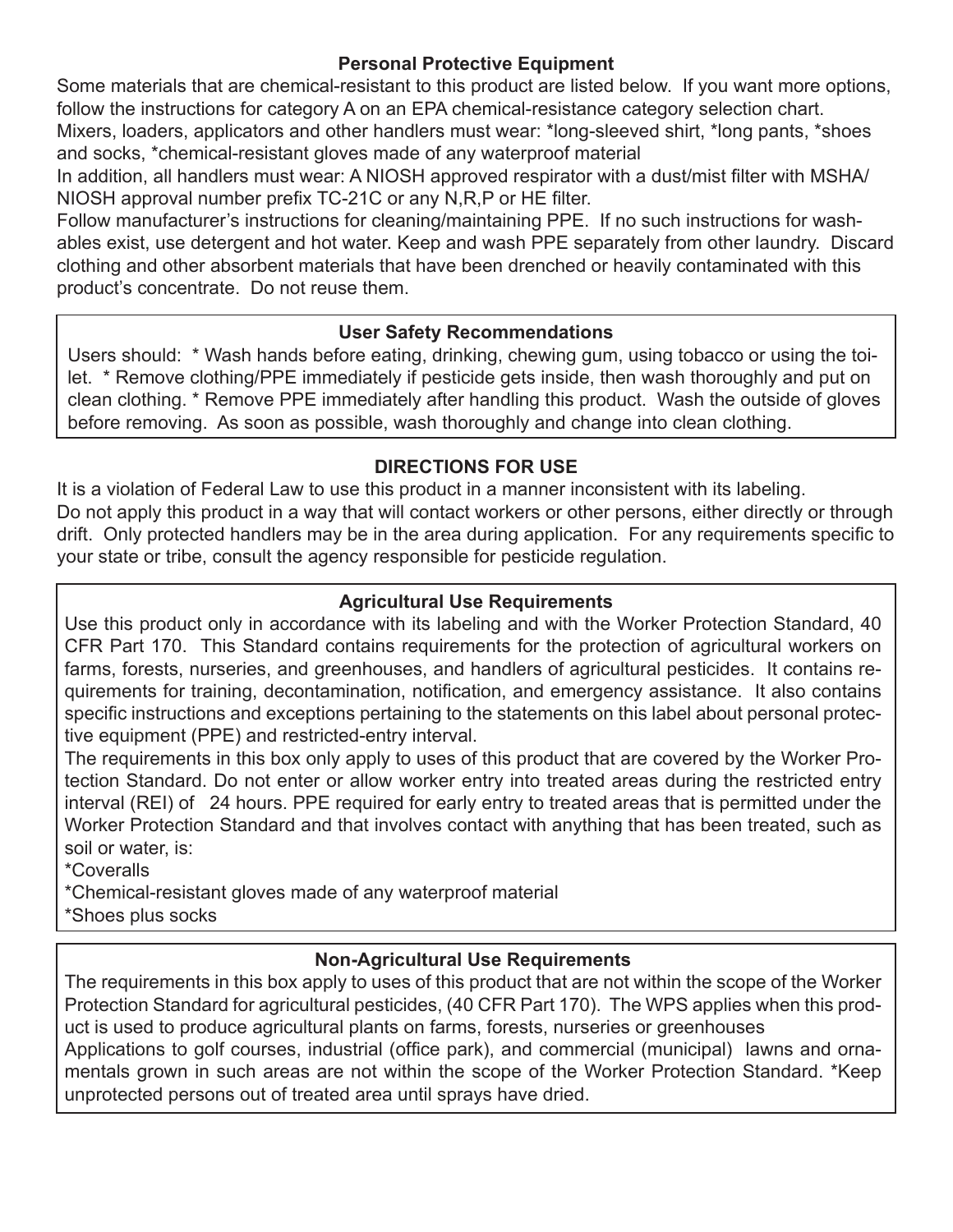## **Storage and Disposal**

Do not contaminate water, food or feed by storage and disposal.

**Pesticide Storage:** Keep away from fire and sparks. Store in a cool, dry, well-ventilated area. Do not allow to become wet or overheated in storage: decomposition, impaired activity, or fire may result. Keep container closed when not in use. Decomposition produces a foul odor; if observed, check for hot containers and immediately remove to open areas for disposal.

**Pesticide Disposal:** Wastes resulting from the use of this product may be disposed of on-site or at an approved waste disposal facility.

**Container Disposal:** Nonrefillable container. Do not reuse or refill this container. Offer for recycling. Triple rinse or pressure rinse container (or equivalent) promptly after emptying. Triple rinse as follows: Empty the remaining contents into application equipment or a mix tank or store rinsate for later use or disposal. Drain for 10 seconds after the flow begins to drip. Repeat this procedure two more times.

**Pressure rinse as follows:** Empty the remaining contents into application equipment or a mix tank and continue to drain for 10 seconds after the flow begins to drip. Hold container upside down over application equipment or mix tank or collect rinsate for later use or disposal. Insert pressure rinsing nozzle in the side of the container, and rinse at about 40 psi for at least 30 seconds. Drain for 10 seconds after the flow begins to drip.

# **Product Information**

Dithane R M-45 fungicide is a broad-spectrum protectant fungicide labeled for outdoor or greenhouse grown crops. Optimum disease control is achieved when the fungicide is applied in a regularly scheduled preventative spray program. The addition of an agricultural surfactant will improve fungicide performance by providing a more uniform spray deposit, increased foliar redistribution, and improved fungicide retention during periods or wet weather.

Read all Directions for Use carefully before applying.

## **Use Rate Determination**

Carefully read, understand, and follow label use rates and restrictions.

Under low disease conditions, minimum label rates per application can be used while maximum label rates and the minimum interval may be used for severe or threatening disease conditions. For proper application, determine the number of acres to be treated, the recommended label use rate and the gallonage to be applied per acre. Prepare only the amount of spray solution required to treat the measured acreage. Careful calibration of spray equipment is recommended prior to use.

When applied by hand sprayers, 1 pound Dithane M-45 per 100 gallons per acre is equivalent to 1 level tablespoon per gallon spray solution.

## **Mixing**

Observe all directions for use, crops/sites, use rates, dilution ratios, precautions, and limitations which appear on the tank mix product label. No label dosage rate may be exceeded, and the most restrictive label precautions and limitations must be followed. This product may not be mixed with any product which prohibits such mixing.

Slowly place into spray tank as it is being filled. Add other co-applied fungicides, insecticides, growth regulators, micronutrients, and spray adjuvants after Dithane M-45 has been placed into suspension.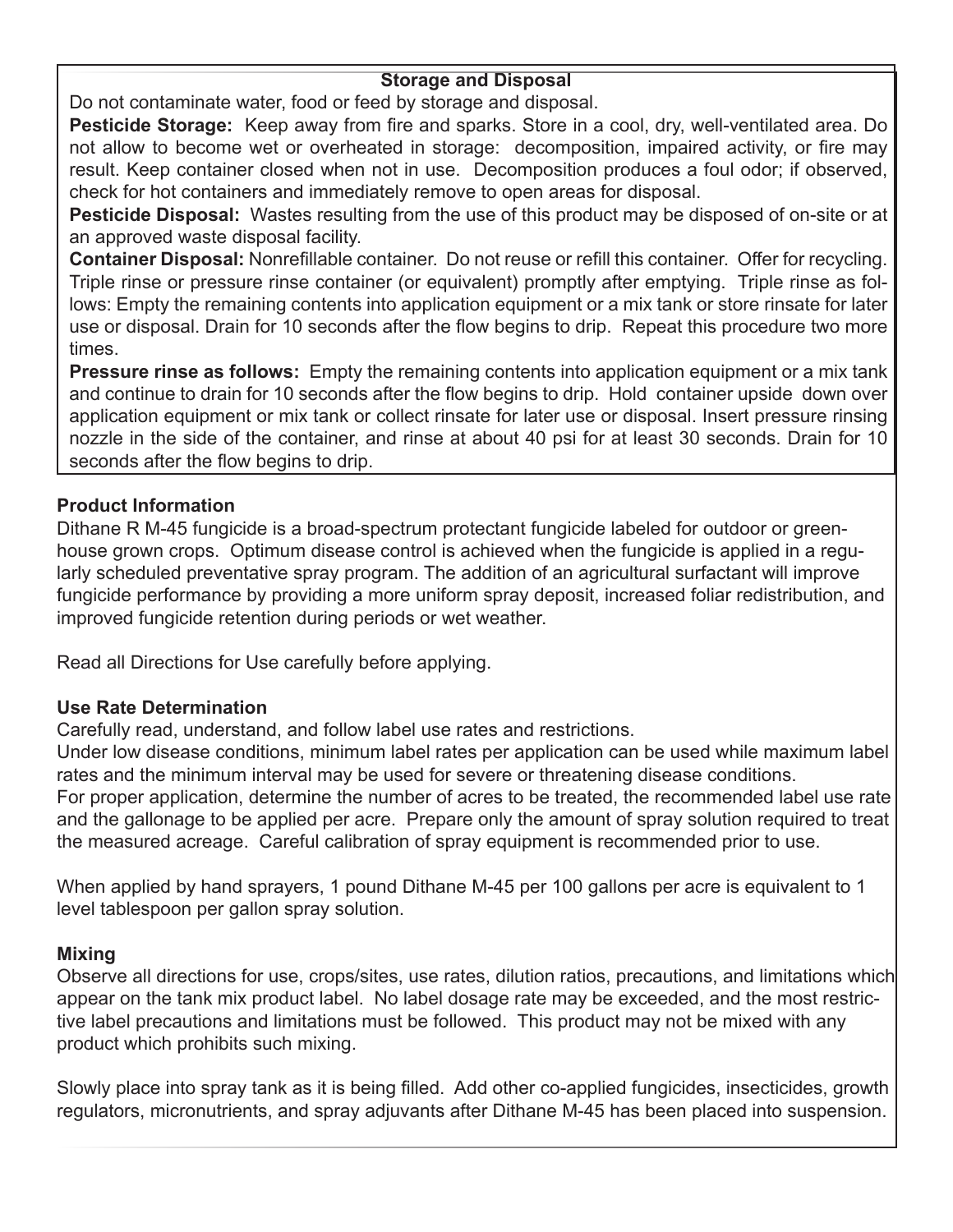When preparing spray solutions for use in a hand sprayer, premix as a slurry in a small container, and then add to sprayer containing 1/3 to 1/2 the desired final water volume.

## **Compatibility**

Dithane M-45 is compatible with most commonly used agricultural fungicides, insecticides and growth regulators. When preparing tank mixes, consult spray compatibility charts or State Cooperative Extension Service specialists prior to actual use.

#### **Spray Adjuvants**

The addition of agricultural surfactants to Dithane M-45 sprays will improve initial spray deposits, fungicide redistribution and weatherability.

Add Dithane M-45 to the spray mixture prior to adding an adjuvant. Follow applicable use directions, precautions and limitations on the label of the adjuvant product.

#### **Spray Drift Management**

A variety of factors including weather conditions (e.g. wind direction, wind speed, temperature, relative humidity) and method of application (e.g. hand sprayer) can influence pesticide drift. The applicator must evaluate all factors and make appropriate adjustments when applying this product.

#### **Wind Speed**

Do not apply at wind speeds greater than 15 m.p.h.

#### Temperature Inversions

If applying at wind speeds less than 3 m.p.h., the applicator must determine if a) conditions of temperature inversion exist, or b) stable atmospheric conditions exist at or below nozzle height. Do not make applications into areas of temperature inversions or stable atmospheric conditions.

#### **Other State and Local Requirements**

Applicators must follow all state and local pesticide drift requirements regarding application of mancozeb. Where states have more stringent regulations, they must be observed.

## **Application**

Apply by hand sprayer only. Thoroughly spray plant foliage until runoff.

#### **Disease Monitoring**

Dithane M-45 is a broad-spectrum, protectant fungicide. If not applied on a routine protectant spray schedule, crops should be scouted on a weekly basis. Make fungicide application at the labeled use rate and spray schedule, at the first sign of disease, report of disease in the area, or during environmental conditions favorable for disease development.

#### **Restrictions**

Users must carefully read, understand, and follow all use restrictions prior to using Dithane M-45.

**Foliar Applications:** Where EBDC Products Used Allow the Same Maximum Poundage of Active Ingredient Per Acre Per Season: If more than one product containing an EBDC active ingredient (maneb, mancozeb, or metiram) is used on a crop during the same growing season and the EBDC products used allow the same maximum poundage of active ingredient per acre per season, then the total poundage of all such EBDC products used must not exceed any one of the specified individual EBDC product maximum seasonal poundage of active ingredient allowed per acre.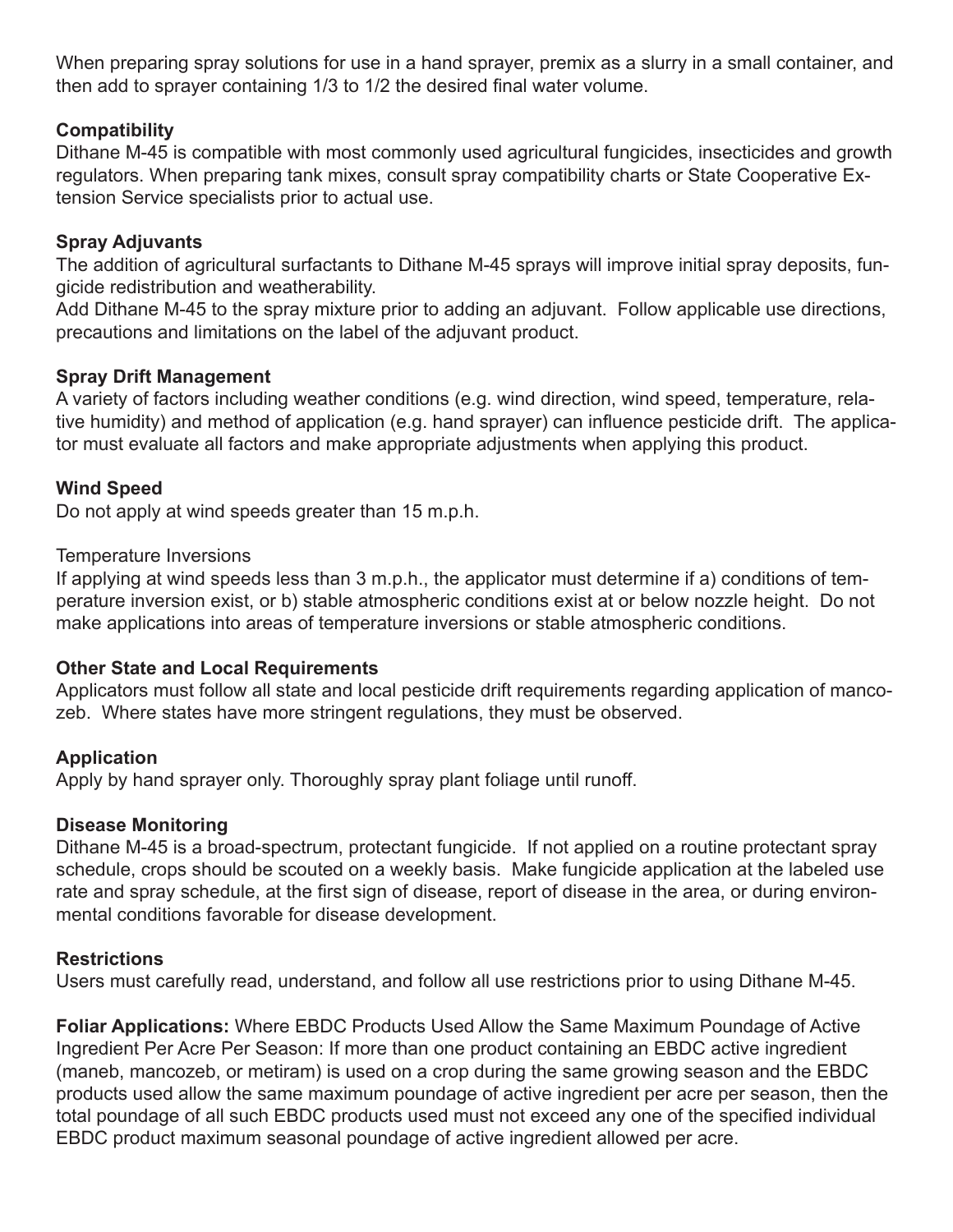# **Where EBDC Products Used Allow Different Maximum Poundage of Active Ingredient Per Acre**

**Per Season:** If more than one product containing an EBDC active ingredient is used on a crop during the same growing season and the EBDC products used allow different maximum poundage of active ingredient per acre per season, then the total poundage of all such EBDC products used must not exceed the lowest specified individual EBDC product maximum seasonal poundage of active ingredient allowed per acre.

### **ORNAMENTALS:**

Neither the manufacturer nor the seller has determined the effects of using Dithane M-45 fungicide on ornamentals not specified on this label.

Prior to any large-scale applications on such plants, determine the effects of Dithane M-45 fungicide by testing a small section of the type of plants treated.

For outdoor or greenhouse use, apply the equivalent of 1 1/2 lb. of Dithane M-45 fungicide per 100 gallons of dilute spray. The addition of Latron B1956 to spray solutions will improve performance. Begin spraying when plants are well leafed out or at first sign of disease, in a full coverage spray at 7 to 10 day intervals throughout season.

## **Restrictions:**

- \* Cut flowers and greenhouse grown ornamentals: Limit to 20 applications per year.
- \* Do not use for food or feed purposes
- \* Minimum retreatment interval is 7 days
- \* Not for use in residential greenhouses.

AFRICAN VIOLET: To control Botrytis blight.

ANTHURIUM: To control Anthracnose, spadix rot.

ABORVITAE: To control Cercospora blight.

ASTER, perennial: To control Puccina rusts.

AUCUBA, japonica: To control Alternaria leaf spot, Anthracnose.

AZALEAS, To control cylindrocladium rot, petal blight phytopthora twig and bud blight. Apply a full coverage spray, 2 to 3 times a week, while flowers are opening. Direct spray into flowers and thoroughly spray ground under bushes.

BEGONIA: To control Botrytis blight.

CAMELLIAS: To control Petal blight. Refer to Azalea

CARNATION: To control Rust, Septoria leaf spot.

CEDAR, red (Juniper): To control Cercospora blight, Phomopsis blight.

CHRYSANTHEMUM: To control Ascochyta blight, Botrytis petal spot, Rust, apply twice weekly during blooming period.

CONIFERS: Lophodermium needle cast, Pine gall rust, Scirrhia brown spot, Begin application in spring or early summer before infection occurs. Repeat after heavy rains and at two-week intervals as long as needed.

CORDYLINE: To control Cercospora leaf spot.

CRAB APPLE (Ornamental); To control Cedar-apple rust, Scab, sphaeropsis leaf spot. Do not use fruit for food or feed.

DAHLIA: To control Botrytis blight.

DIEFFENBACHIA: To control Leptosphaeria brown spot.

DOGWOOD, FLOWERING: To control Anthracnose, Elsinoe leaf spot, Septoria leaf spot. Apply when buds begin to open, when BRACTS have fallen, 4 weeks later and again in late summer after flower buds for next season have formed.

DRACAENA: Fusarium leaf spot.

ELM: To control Black leaf spot.

EUONYMUS: To control Anthracnose.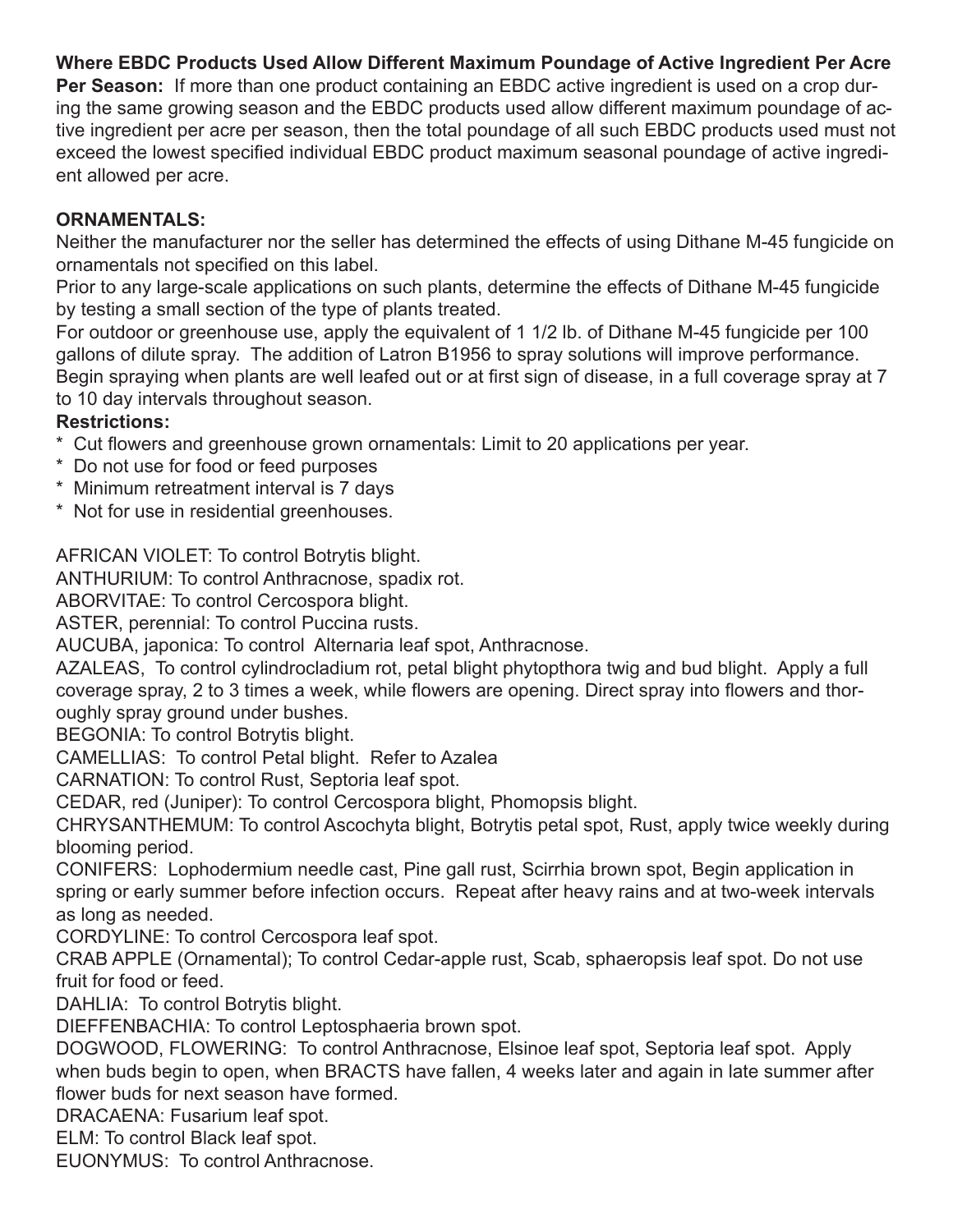FATSIA: To control Anthracnose.

FERN: To control Rhizoctonia blight.

FICUS: To control Cercospora leaf spot.

FIR, Douglas: To control Swiss needle cast.

FIRETHORN (Pyracantha): To control Fusicladium scab.

FUCHSIA: To control Botrytis blight, Rust.

GERANIUM: To control Rust.

GLADIOLUS: To control Botrytis blossom blight, Curvularia leaf spot, Make regular weekly applications starting before diseases appear and increase to 2 or 3 applications per week during periods of heavy disease and during rainy weather. On flower spikes, reduce spray concentrations to 3/4 tablespoonfuls per gallon.

HAWTHORN: To control Cedar-apple rust, Fabraea leaf spot, Frogeye leaf spot, Hawthorn rust, Scab.

HOLLY: To control Purple spot.

HOLLYHOCK: To control Anthracnose, Cercospora leaf spot, Puccinia rusts.

HONEYSUCKLE: To control Herpobasidium blight.

IRIS: To control Didymellina leaf spot.

HORSECHESTNUT, Buckeye: To control Alternaria leaf spot, Guignardia leaf spot.

HYDRAGEA: To control Botrytis blight, Cercospora leaf spot.

JUNIPER: To control Phomopsis blight.

LAUREL, mountain: Cercospora leaf spot, Petal blight. Refer to Azalea comments.

LIGUSTRUM: To control Cercospora leaf spot.

LILY: To control Botrytis blight.

MAGNOLIA: To control Gloeosporium leaf spot.

MAPLE : To control Alternaria leaf spot, phyllosticta leaf spot (Do not use on Maples intended for syrup production).

MARIGOLD: To control Botrytis blossom blight.

(Do not use on French dwarf double or Signet-type marigold seedlings.)

NARCISSUS: To control Botrytis blight (fire), Smoulder.

OAK: To control Actinopelte leaf spot, Taphrina leaf blister.

ORCHID (Dendrobium): To control Botrytis blossom blight.

PANSY: To control Anthracnose.

PEONY:To control Botrytis blossom blight, Phytophthora blight. Apply in early spring and early fall, drenching soil around plants as well as the foliage. Promptly destroy all infected plant parts.

PEPEROMIA: To control Cercospora leaf spot.

PHILODENDRON: To control Dactylaria leaf spot, Phytophthora leaf spot.

PHOTINIA: To control Entomosporium leaf spot.

PLEOMELE: To control Fusarium leaf spot.

POINSETTIA: To control Sphaceloma scab.

RHODODENDRON: To control Dactylaria leaf spot, phytopthora leaf spot. Refer to azalea.

ROSE: To control Black spot, Cercospora leaf spot, Rust.

SCHEFFLERA: To control Alternaria blight.

SKUNKBUSH, SUMAC: To control Cylindrosporium leaf spot.

SNAPDRAGON: To control Rust.

STATICE: To control Cercospora frogeye.

SYNGONIUM: To control Cephalosporium leaf spot.

TULIP: To control Botrytis blight (fire).

VENUS, FLYTRAP: To control Anthracnose.

VIBURNUM: Downy mildew, Ramularia leaf spot.

ZINNIA: To control Alternaria leaf blight.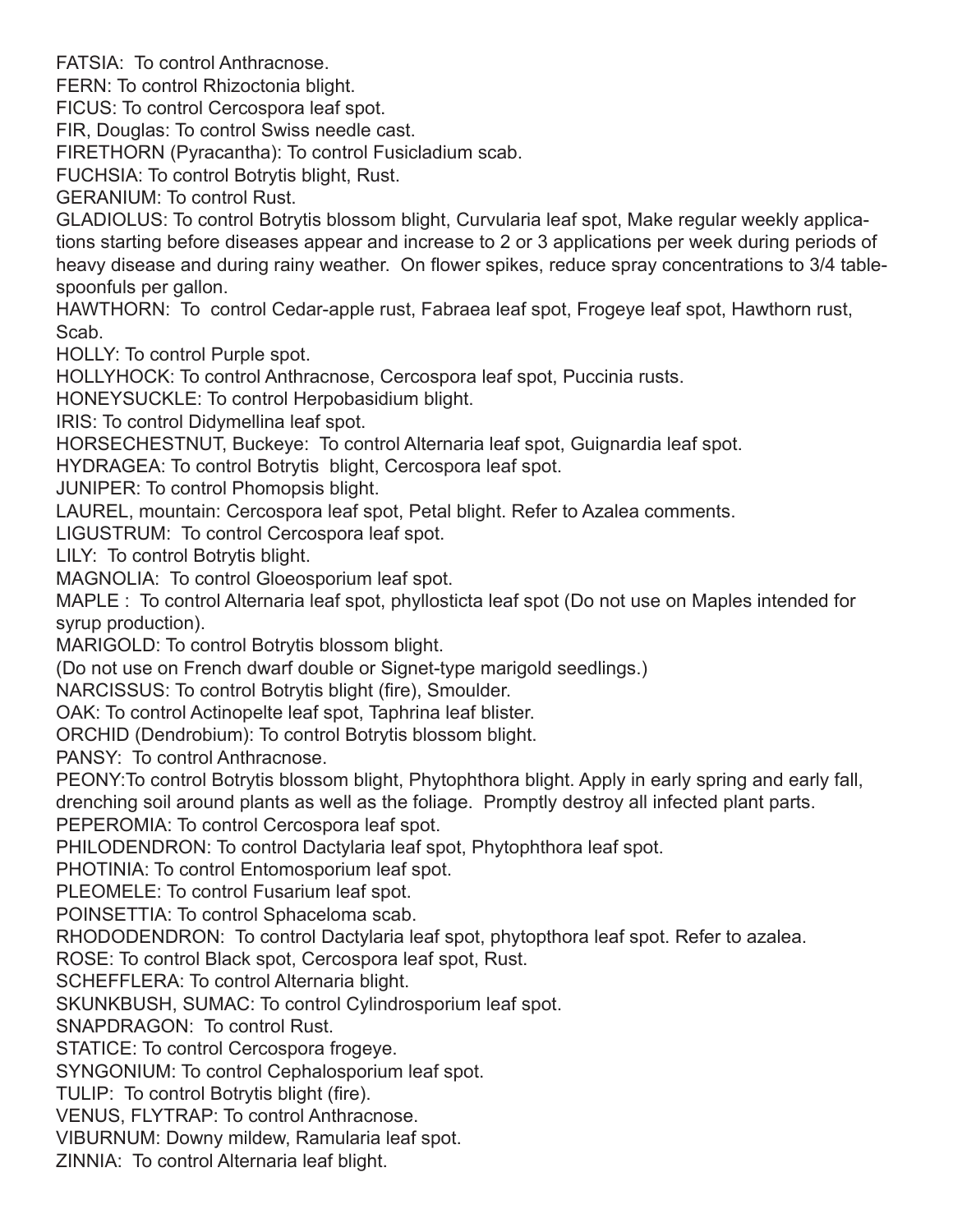#### **VEGETABLES:**

Corn (sweet corn for fresh use; popcorn) to control common rust, Helminthosporium leaf blight. Use 1.5 lb of Dithane M-45/acre per application. Use sufficient water for thorough coverage. Start applications when disease first appears and repeat at 4 to 7 day intervals. The addition of a Latron surfactant to spray solutions will improve performance.

Restrictions: Do not apply within 7 days of harvest.

East of the Mississippi River, Arkansas and Louisiana, do not apply more than 22.5 lb. product (18 lb active ingredient) per acre per crop. West of the Mississippi River, (except Arkansas and Louisiana), do not apply more than 7.5 lb. product (6 lb active ingredient) per acre per crop.

Cucumbers: To control Anthracnose, Cercospora leaf spot, Downy mildew, Gummy stem blight, microdochium blight\*, Scab. Use 2 to 3 lb of Dithane M-45/acre per application. Start applications when plants are in the two-leaf stage and repeat at 7 to 10 day intervals Use sufficient water and direct spray to provide thorough coverage of both upper and lower leaf surfaces. Restrictions: Do not apply within 5 days of harvest. Do not apply more than 24 lb product (19.2 lb active ingredient) per acre per crop.

Melons: (Cantaloupe, Casaba, Crenshaw, Honeydew, Muskmelon) To control Alternaria leaf spot, Anthracnose, Downy mildew, Gummy stem blight, microdochium blight\*, use 2 to 3 lb of Dithane M-45 /acre per application. Start applications when plants are in the two-leaf stage and repeat at 7 to 10 day intervals. Use sufficient water and direct spray to provide thorough coverage of both upper and lower leaf surfaces. Some cantaloupe varieties (i.e.: Harvest Queen, Gold Star, Super Star, Sweet and Early and Saticoy) are sensitive to Dithane M-45. Consult State Cooperative Extension Service specialist prior to use. Restrictions: Do not apply within 5 days of harvest. Do not apply more than 24 lb. product (19.2 lb active ingredient) per acre per crop.

Tomatoes: To control anthracnose, early blight, gray leaf spot, late blight, leaf mold, septoria leaf spot. West of the Mississippi River use 1.5 to 2 lb of Dithane M-45 /acre per application.

Use 1.5 to 3 lb of Dithane M-45 /acre per application East of the Mississippi River. Start applications when seedlings emerge or transplants are set and repeat at 7 to 10 day intervals throughout the season. The addition of a Latron surfactant to spray solutions will improve performance. Restrictions: Do not apply within 5 days of harvest. West of the Mississippi River do not apply more than 8 lb. product (6.4 lb active ingredient) per acre per crop. East of the Mississippi River do not apply more than 21 lb. product (16.8 lb. active ingredient) per acre per crop.

To control bacterial speck and spot, use a full rate of a fixed copper fungicide in tank mix combination with a half to full rate of Dithane M-45.

Watermelons: To control Alternaria leaf spot, Anthracnose, Cercospora leaf spot, Downy mildew, Gummy stem blight, microdochium blight\*, Scab. Use 2 to 3 lb of Dithane M-45 /acre per application. Start application when plants are in the two-leaf stage and repeat at 7 to 10 day intervals. Use sufficient water and direct spray to provide thorough coverage of both upper and lower leaf surfaces. Restrictions: Do not apply within 5 days of harvest. Do not apply more than 24 lb product (19.2 lb active ingredient) per acre per crop.

\* Not approved for use on this pest species in California.

**NOTE:** This product may stain concrete and masonry surfaces.